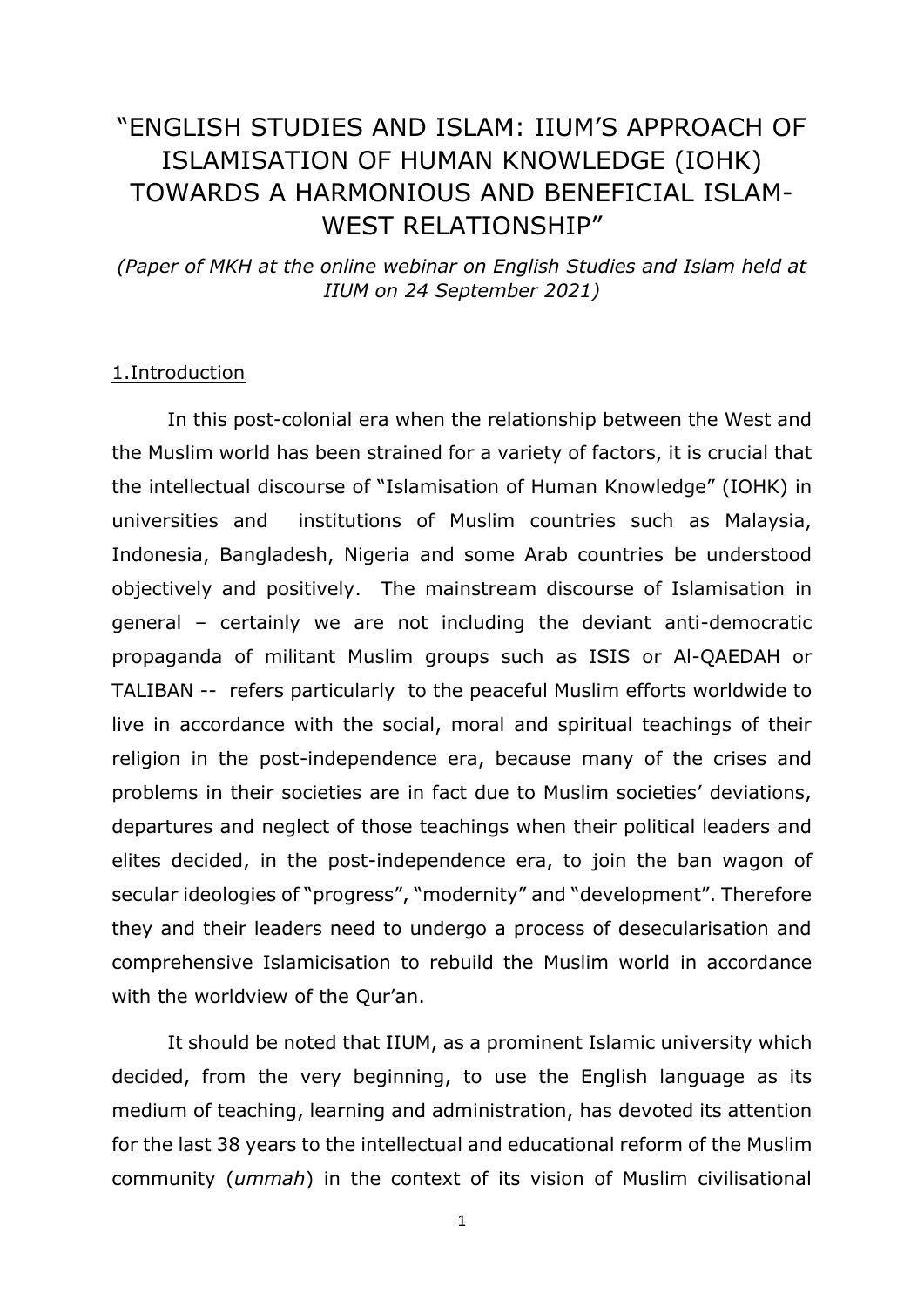renewal, inter-civilisational dialogue and its mission of excellence with the soul. The mission of Islamisation of Human Knowledge (IOHK) among the seven university missions of IIUM was chosen in order for the university's graduates to develop Muslim societies in Malaysia and in the world in accordance with the intellectual, ethical and civilisational vision of Islam. Thousands of IIUM graduates are now playing important leadership roles in the economic, technological, intellectual, political and religious development of Muslim majority and minority countries in Asia, Africa and Eastern Europe (especially Bosnia Herzegovina).

This international vision of balanced intellectual development (harmony of science with religion/ revelation and reason) was once actualised and flourishing for about eight hundred years when the knowledge-triumphant Islamic civilisation of Andalusia which produced the spirit of civilisational synthesis that characterised the culture of Al-Andalus and constructed the wonderful cosmopolis of *Convivencia* in Muslim Spain, leading to the birth of European Renaissance (George Saliba, 2007; Ahmed Essa and Othman Ali, 2012; Bryn Barnard, 2011; Robert Kaplan, 2016). Medieval Europe benefitted in many ways from its peaceful inter-cultural encounter with Islamic experimental science, mathematics, engineering, medicine, philosophy, art, architecture in Islamic centres of learning and cosmopolitan cities. It is most unfortunate, however, that the Crusading spirit, Western imperialism, Colonialism, Christian evangelism, International Zionism, Atheism and racial supremacist agenda had a great impact in forging the anti-Islamic attitudes which blossomed into the global Islamophobia that informs the western media and the Internet today. Consequently contemporary Europe or the West forgot or chose to forget its debt to Islamic civilisation; instead, after the collapse of the Communist Empire, NATO countries chose the Muslim world to be the "New Enemy". The late Roger Garaudy (1913-2012), French thinker, philosopher and former Communist author advised Muslim scholars and intellectuals in Malaysia in 1984 as follows: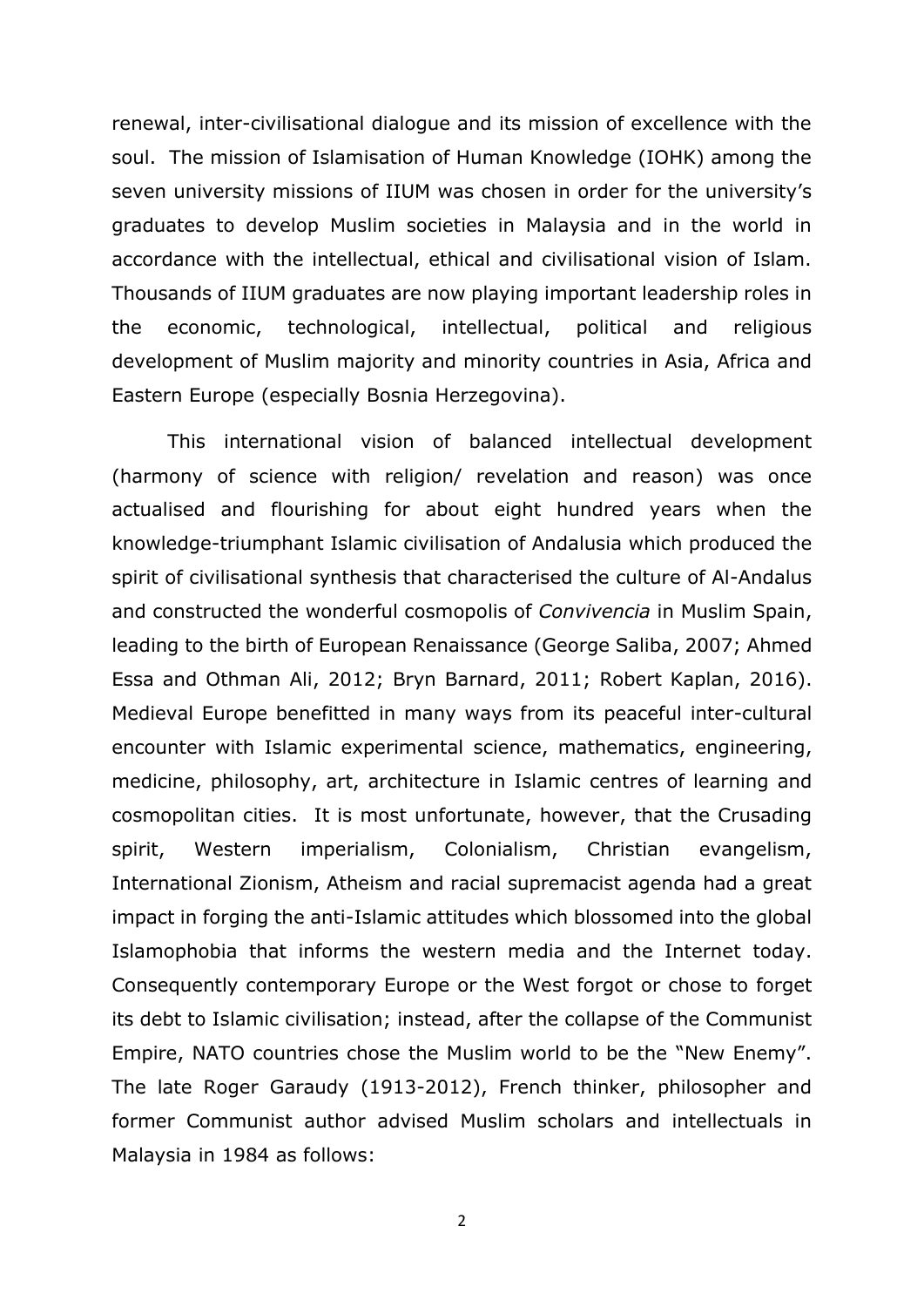[S]urrender to the logical implications of Western culture or to its peculiar brand of growth and development after five centuries of Western hegemony does lead and had led the entire planet Earth to the brink of suicide. They determine the future course of Muslim development, and make Muslim countries dependent upon the West's philosophy underlying Western science and technology…..

Primordial Islam has known well how to integrate the cultures of all peoples, from Byzantium and Greece to Persia and India. It did so in a creative and selective manner, while critically assessing other cultures. In this century, living, dynamic Islam must do likewise. We, the Muslims, ought to exercise the same creative effort as did our ancestors….

Hence it is crucial, in this as in other domains, to avoid two errors: blind copying of the West and outright rejection of everything Western. We should acquire Western science and technology selectively, creatively and critically. (Roger Garaudy, 1989).

Roger Garaudy wrote those lines nearly two decades before the world entered the 21<sup>st</sup> century. The relationship between the Western world and the Muslim world remains precarious, but we in IIUM believe that a more harmonious relationship between the two worlds would be beneficial for the whole of humanity. The English language and literature currently provide for us the cultural avenue for that most desirable scenario to develop. Humanity cannot afford another hegemonic Empire invasion ("The Big Lie") of the Middle East. The West should heed the following advice given by Robert D. Kaplan, former editor of *The Atlantic*:

Europe must now find some other way to dynamically incorporate the world of Islam without diluting its devotion to the rule-of-law-based system that arose in Europe's north, a system in which individual rights and agency are uppermost in a hierarchy of needs. If it cannot evolve in the direction of universal values, there will be only the dementia of ideologies and coarse nationalisms to fill the void. This would signal the end of "the West" in Europe. (Robert D. Kaplan, 2016).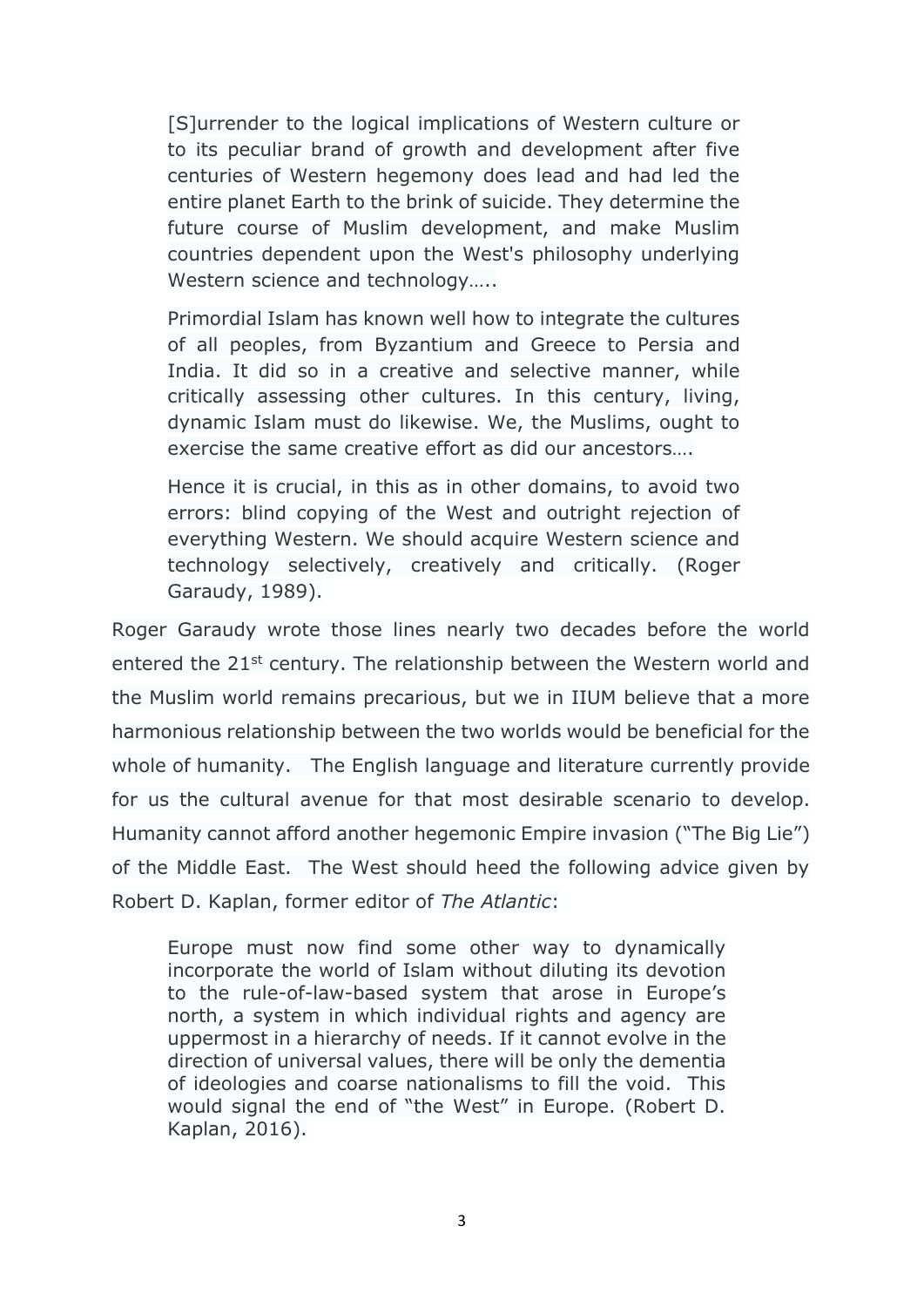We, in the Anglophone domain of the Muslim world, have embarked on the intellectual discourse called "Islamisation of Human Knowledge (IOHK)" first, as a path to internal Islamic civilisational transformation, and now as another conduit for our peaceful and mutually beneficial dialogue of civilisations. Perchance the missing dimension of Transcendance in contemporary Western civilisation which Roger Garaudy lamented would be restored through the gate of Islamic epistemology, as presented and promoted by the Islamic academia such as IIUM.

## 2. Islamisation of Human Knowledge (IOHK) and English Studies: IIUM Perspective.

As a tool of critical analysis as well as a mission of IIUM, IOHK is premised upon the postulates and principles of the Worldview of the Qur'an, or as the eminent Japanese Islamist Toshihiko Isutzu called it the "Qur'anic *Weltanschauung*". Its epistemology gives priority to Divine Revelation (*al-Waḥy*) as the highest source of truth, but accords a lofty position to human reason *(al-`Aql*) insofar as it is subservient to Divine Revelation, and insofar as it operates within the limits laid down by God as the Creator and Sustainer of human reason and rational intelligence. In the worldview of the Qur'an, language is God's creation which is to be used only for expressing, communicating and conveying what is good and right (*ma`rūf*), true (*ḥaqq*), beneficial (*nāfi'*) and ethical. In an interesting article written by Dr Sayyid M.Sayeed, "Islamization of Linguistics", he says:

All human languages are worth studying and equally important. It is possible that any language might have been a vehicle of God's message sometime in the history of the speakers of that language.

اَرۡسَلۡنَا مِنۡ رَّسُوۡلِ اِلَّا بِلِسَانِ قَوۡمِه  $\overline{\phantom{a}}$ ֦֧֦֧֦  $\overline{a}$ ِ ِّ  $\frac{1}{2}$ ۔<br>م :<br>: ्<br>्र .<br>. ن ֧֝<br>֧֪֚  $\overline{\phantom{0}}$ ؘ<br>ٌ ا ً<br>آ وَمَآ اَرۡسَلۡنَا مِنۡ رَّسُوۡلِ اِلَّا بِلِسَانِ قَوۡمِهٖ۞ لِيُبَيِّنَ لَهُمۡ۞ ...  $\overline{\phantom{a}}$ ُو<br>ِ ֧֦֧֦֧֦֧֦֧֦֧֦֧֦֧֧֦֧֧֦֧ׅ֧֦֧֧֦֧֓֜֜֓֓֜֓֜֓֓֜֓ .<br>با ب ِ<br>ل

Never have We sent a Messenger but he has addressed his people in their language that he may fully expound his Message to them.

(Q. 14: 4) (Sayyid M. Syeed,1989).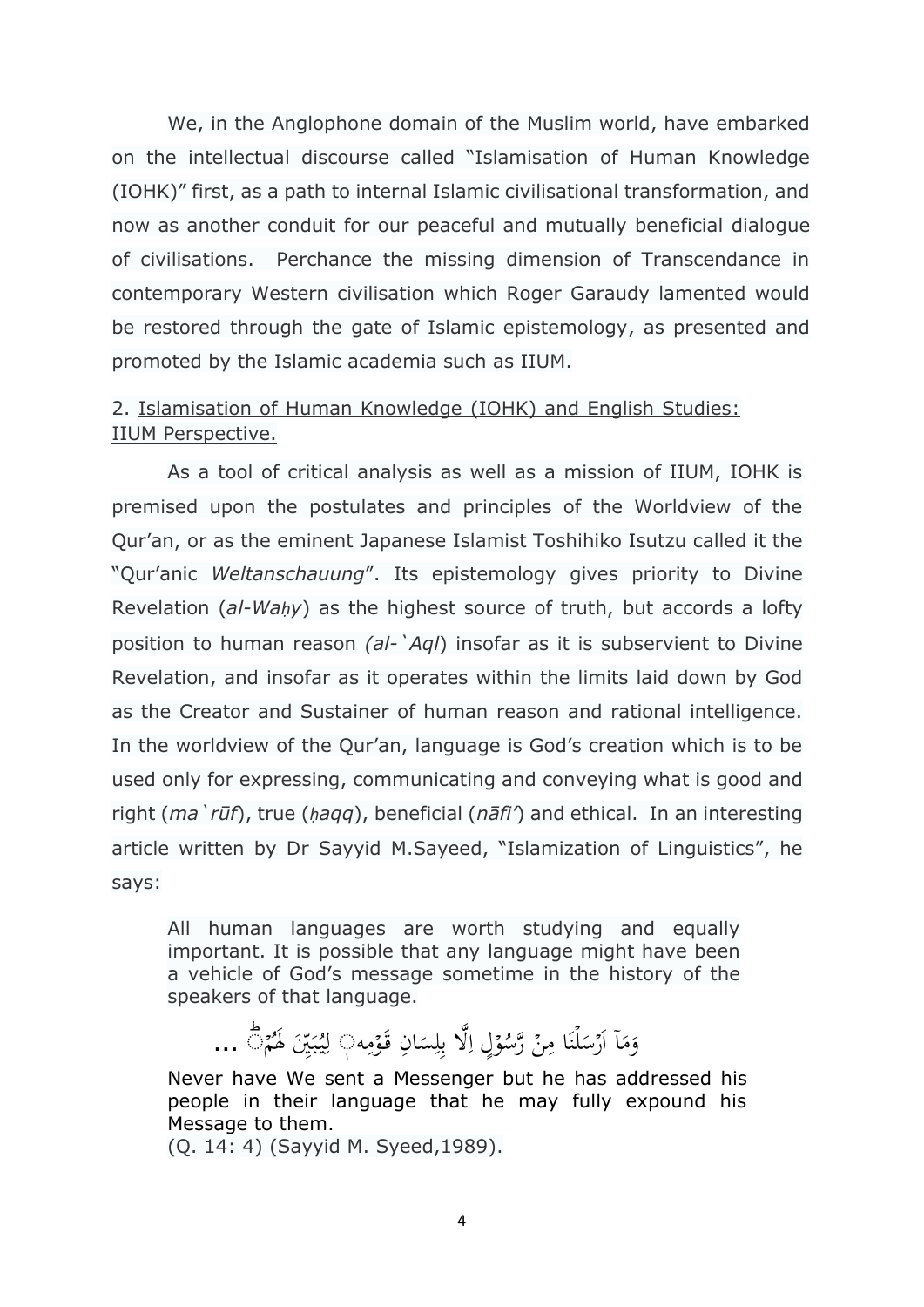Muslim philologists and classical lexicographers define the meaning of knowledge essentially as "that which perceives or knows the reality of something as is" while the Qur'an regards knowledge (*al-`Ilm*) as the truth revealed by God in His Divine Scriptures as well as in the universe (as "Signs of God", *ayatu'Lāh*) and that human knowledge (*ma`rifah bashariyyah*) is useful as long as it serves the Divine purpose in creation and in the world, and is in harmony with the will of God. As for people of knowledge or scholars (*`ulama'*), Qur'anic epistemology, axiology and ethics extol the *`ulama'* as "those who possess fear (*khasyah*) of the censure or displeasure of God. (Q. *Fāṭir* 35: 28). The Qur'an urges and strongly encourages the use of reason (*la`allahum ya`qilūn*) and rational thinking (*yatafakkarūn*; *liqaumin yatafakkarūn*) many times as a way of getting to know the Truth or the Right Way. God praises these people, calling them "people in possession of sound intellects" (*Ulu'l-Albāb*).

On the above epistemological basis, we in IIUM do not regard our academic staff as mere academics, lecturers on contract or scholars in the ordinary sense. As long as they are Muslims, they are regarded as scholars (*`ulama'*) of the truth and as representatives of *Ulu'l-Albāb* who "remember God standing, sitting and lying down, thinking deeply about the creation of the heavens and the earth" (Q. 3: 191). In fact, for a long time we have been urging the Muslim academics to be *Murabbi's* (caring, loving and concerned educators, advisors, counsellors) of the students. Furthermore, when we function as Anglophone "Consumers" of English Studies in its broad spectrum, or when we function as IIUM "Producers" of aspects of contemporary English Studies, we have to be conscious of our multiple functions as fellow *`Ibād al-Raḥmān* (Servants of The Most Compassionate), *Mu'minūn* (Believers) in the mission of *Raḥmatan li'l- `Ālamīn*, *Khulafā' al-Arḍ* (Stewards of God's Earth), *`Ulamā'*, *Ulu'l-Albāb*, *Murabbi*s, and trustees of Divine trust (*Amānah*) in the *jihād* of peaceful, harmonious civilisational reform, revival and transformation for the benefit of all mankind in the East and in the West. These religiously-prescribed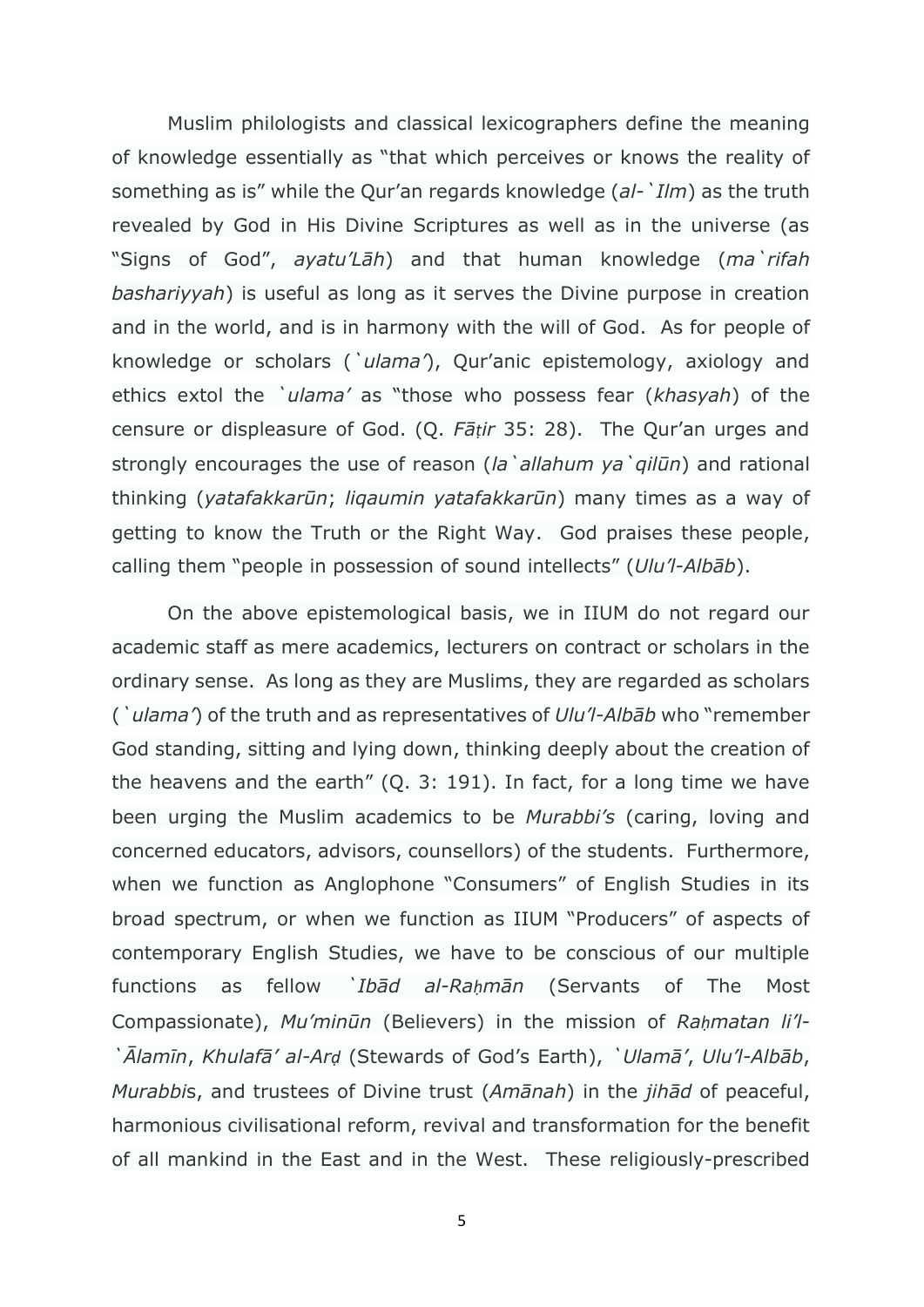roles notwithstanding, Muslim "Consumers" or "Producers" must do justice to the subject matter of English studies by knowing how the English authors as Non-Muslim "Producers" understand and interpret their products. For example, during the colonial period when Britain saw herself as being superior to the brown or black-skinned people and therefore she carried the "*mission civilisatrice*" for the benefit of the inferior African or Asian races, her English literary products were infused and permeated with her "civilising mission". Her literary products as well as other cultural products were meant to "educate" or make her colonial subjects "civilised" were loaded with her worldviews, beliefs, values and prejudices. The well-known Columbia University professor of literature, Edward Said who examined literature in light of social and cultural politics, has exposed the hidden cultural agenda of Western imperialism and colonialism in his most widelyread *Orientalism* (1978), followed by *The Question of Palestine* (1992) and *Power, Politics and Culture* (2001).

Our very own literary critic, Dr Mahmudul Islam of the Department of English – treading the dangerous path of Edward Said -- has written several articles regarding the importance of applying Islamic critical analysis with regard to English literary products as in "The Islamization of English literary studies: a postcolonial approach" in the *American Journal of Islamic Social Sciences* (AJISS), "Islam's encounter with English and Ismail al-Faruqi's concept of Islamic English: a postcolonial reading" in AJISS (2014), 31 (2): 1-21, and "English Literary studies: including Islamic perspectives in pedagogy and practice" in AJISS (2015), 32 (1): 1-22. Dr. Mahmudul Hasan was also inspired by the work and thought of the late Prof. Dr Syed Ali Ashraf (1924-1998), Professor of English at the Islamic Academy in Cambridge who played a great role in organising the First World Conference on Islamic Education, held in Makkah al-Mukarramah in 1977. Among the observations made by Prof. Syed Ali Ashraf are the following:

A particular author or a text may convey divergent ideas, some of which may or may not be compatible with Islamic values. So, while handling such authors and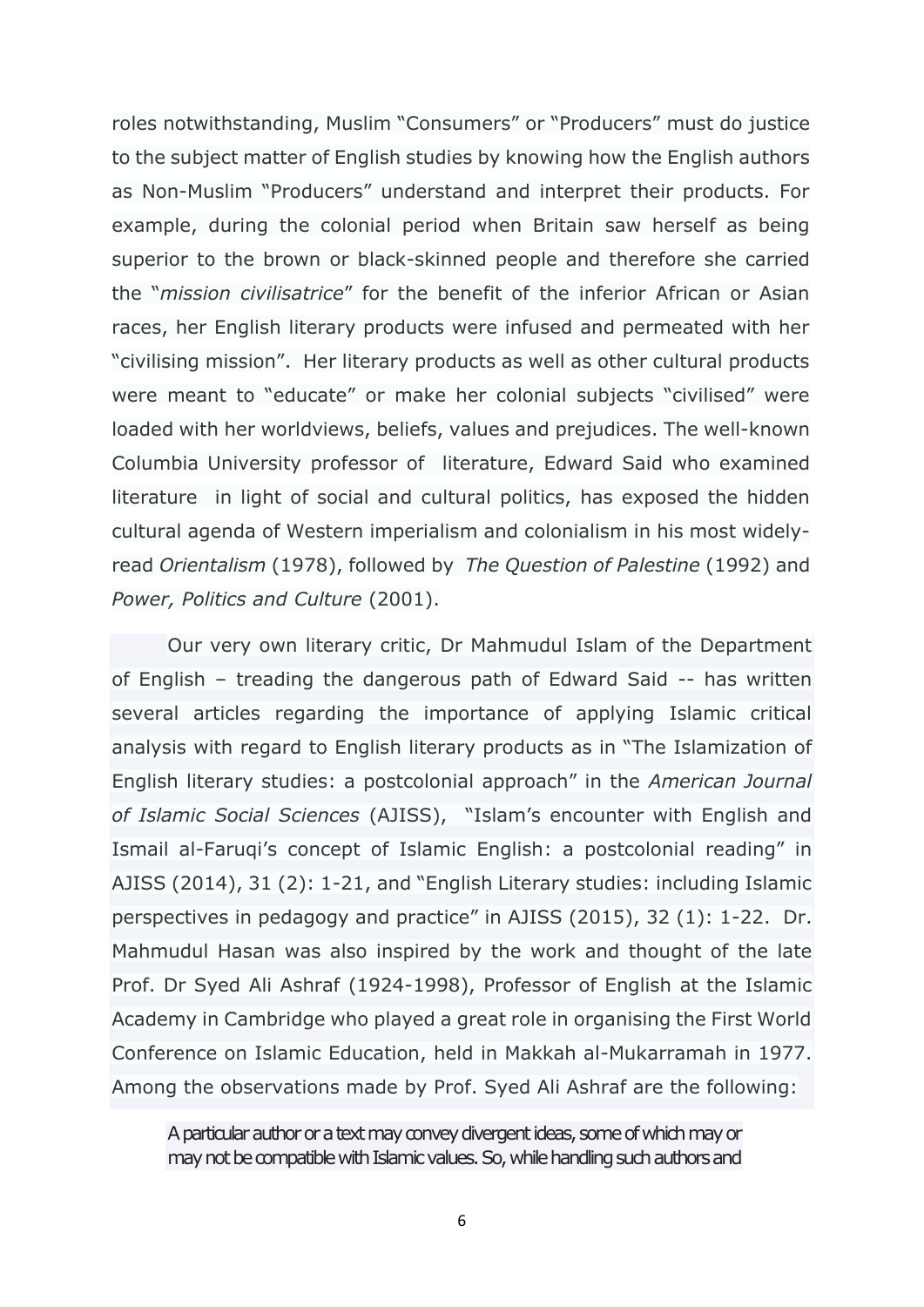texts a lecturer should do his/her best to discuss their pros and cons. Disregarding such a duty goes against the very notion of a teacher as *murabbi*.

### Syed Ali Ashraf stated further:

If the teacher, on the other hand, takes a permissive attitude and considers a writer whose code of life is completely at variance with the Islamic code, and leaves students in a vacuum, and allows them to respond to that writing or be influenced by it as they like, he will not be doing justi ce either to literature or to his students. Literature can be extremely seductive and may even be misleading, corrosive and destructive. However, the venture of reading English texts from Islamic perspectives with complacent or uncritical eyes and inadequate knowledge may be counter productive. (Mahmudul Islam 2015. For a full study of the life and thought of Syed Ali Asfhraf, please see Md. Isharaf Hussain 2020, *Syed Ali Ashraf's Thoughts and Contribution to the Islamisation of Education*, PhD thesis IIUM).

Muslim academics may discover that in the post-colonial era, British literary products may no longer be loaded with the "sacred" civilising mission but they are never value-free. In the postcolonial period, the English literary products may be loaded with what the British people today regard as their dominant or prevailing worldviews (such as atheism, agnosticism, postmodernity, relativism, gender equality, liberalism, universal human rights, or British way of life). In the arena of higher education, the worldviews of positivism, naturalism, secularism, scientism or Darwinism may provide the underlying assumptions of natural sciences taught in Britain, while in humanities and social sciences, the worldviews of postmodernism, nihilism, leftism, liberalism, secularisation or neoatheism may be the main sources of underlying assumptions, theoretical or philosophical orientations.

It is important for Muslim students studying in IIUM or other Muslim universities to have a sound knowledge of the worldview, ideological, philosophical or theoretical underpinnings of products of English Studies in the UK, USA, Australia or New Zealand, in addition to their knowledge of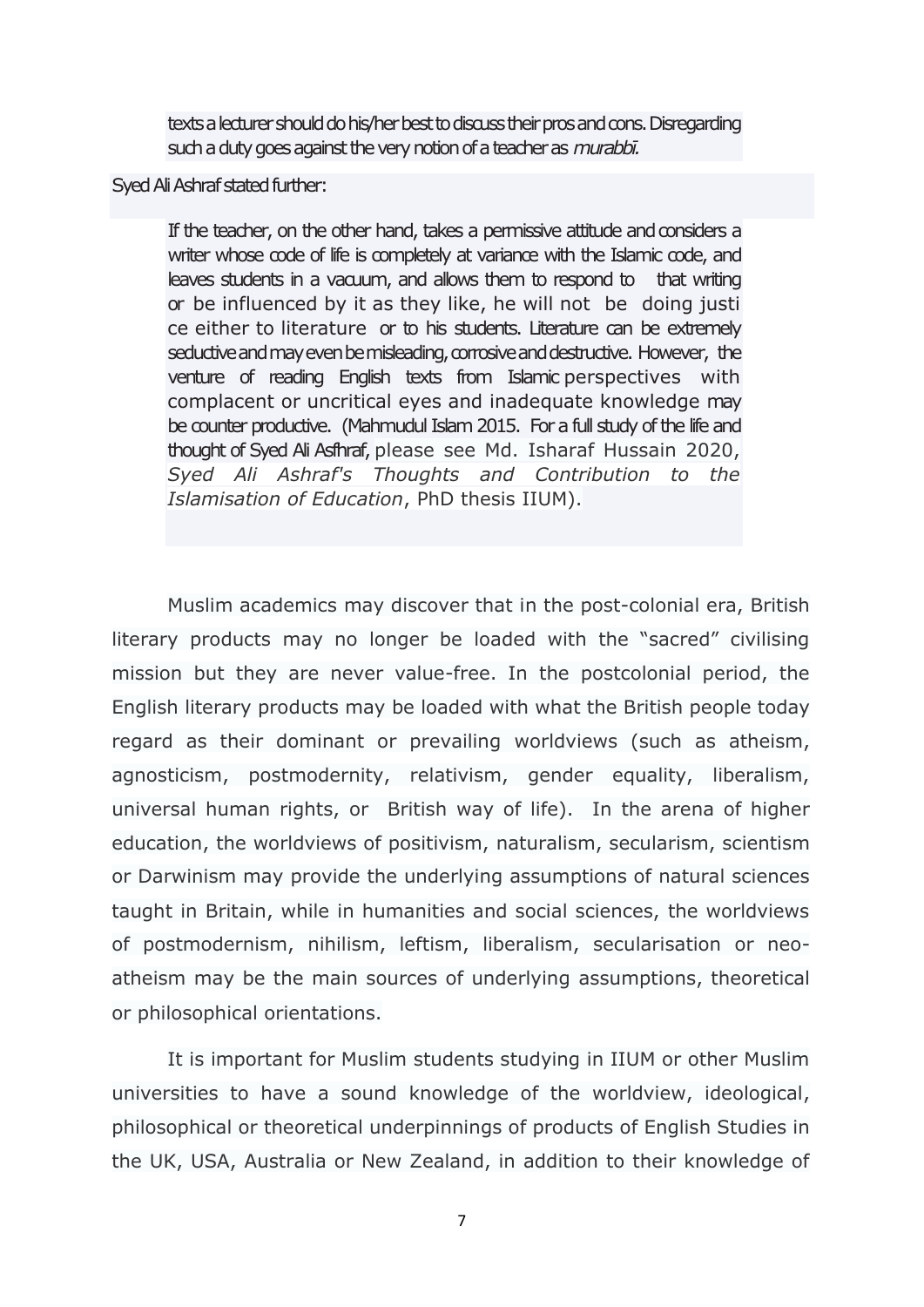the worldview of the Qur'an, or what the *`Aqīdah, Sharī`ah* and *Akhlāq* or Islam stand for in relation to English Studies.

As Consumers of English Studies, Muslim academics who uphold the worldview of the Qur'an, should approach or engage the subject matter coming from the English-producing societies and countries or from Anglophone countries with a critically appreciative mind while using the following evaluating principles of the Qur'anic *Weltanschauung* :

a)*`Aqīdah* (Creed or belief system) which provides principles regarding Ontology, Cosmology, Anthropology, Theology, History, Eschatology, Teleology and Axiology;

b) *Sharī`ah* (Divine Way of Life and Divine Law) which provides principles of *Ḥalāl, Ḥarām, Wājib, Sunnah, Makrūh* and *Mubāh* that Muslims have to observe; the five or more *Maqasid* (higher objectives of the *Shari`ah* – the minimum being preservation of religion, preservation of life, preservation of the intellect, preservation of lineage, preservation of property) that should inform their choices or appropriation of foreign languages, literatures or cultures;

c) *Akhlāq* (Ethics and Morality) which provide principles of spiritual excellence and beauty (*iḥsān*, *taqwā*, and *maḥabbah* of God as taught in the discipline of *taṣawwuf*), good conduct, behaviour, character and *Adab* (propriety, etiquette and refinement in speech, action and interaction) between the Believers and fellow human beings, with nature and with the Creator, Sustainer and Master Himself.

When Muslim academics or students are in the position of Producers of subjects under English studies, as in IIUM, they are also obliged to apply the relevant principles, norms or values derived from the above three branches of the worldview of the the Qur'an. They should be aware and have prior knowledge of the schools of thought, theories, paradigms, contemporary literary criticism or whatever conventional knowledge relevant to their areas of specialisation before they infuse, inject or apply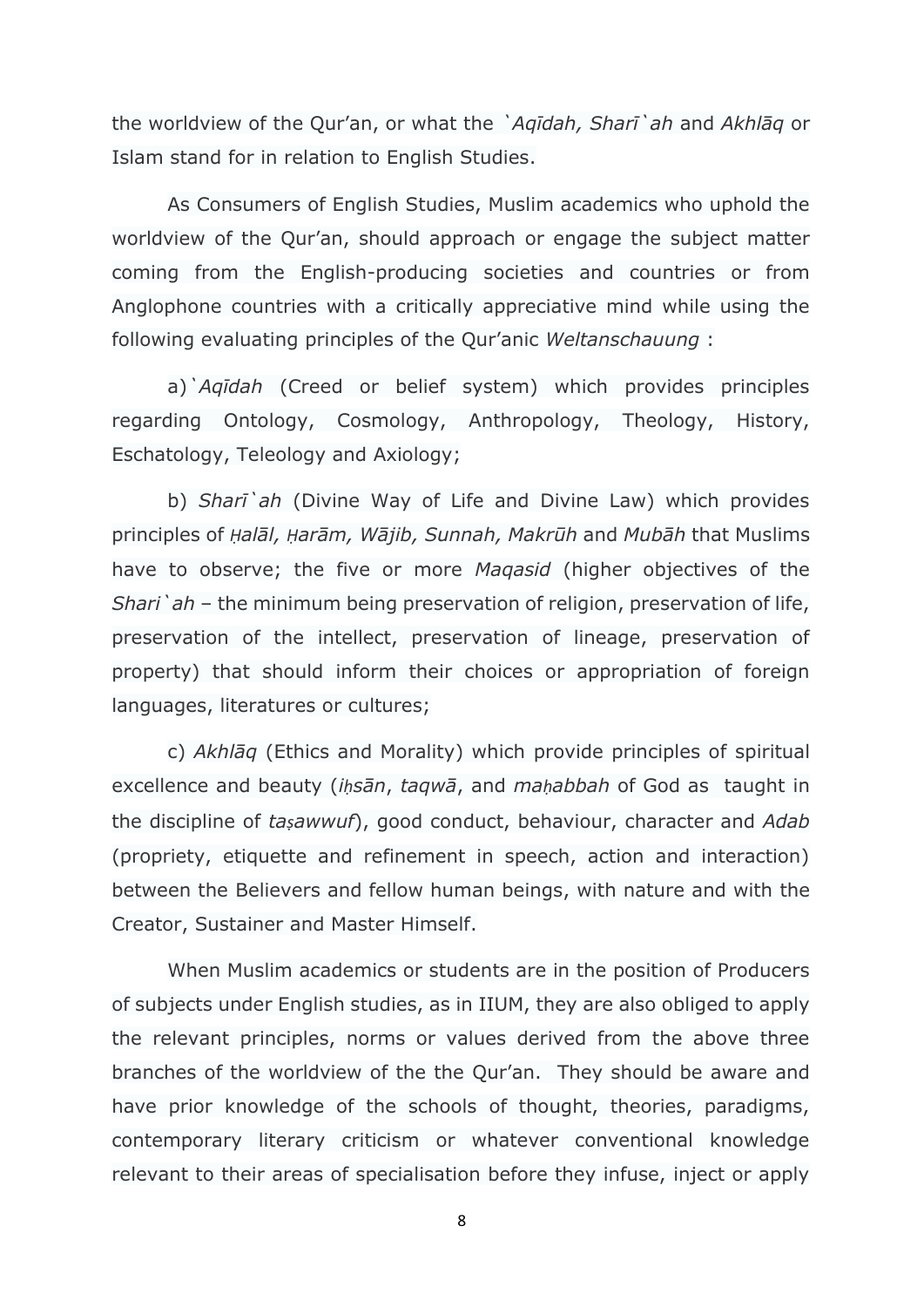the Qur'anic principles or values to their products (poetry, prose, drama, literary criticism, film review, creative writing, journal articles, essays, or any other genre within the wide spectrum of English studies. For example, if present-day Muslim academics or graduate students want to specialise in the genre of literary theory or cultural theory, they need to be conversant with, say: a) Gender Studies and Queer Theory which involve both feminist or masculinist perspectives, or b) Post-colonial or Post-modern Criticism or Ethnic Studies, or c) Neo-Marxist and Critical Theory as taught in mainstream British, American or Australian departments of English.

#### 3.Conclusion

In whatever role they wish to be in – consumers or producers -- Muslim academics in English studies would do well to be conversant with the perspectives, theoretical assumptions or worldviews of the Non-Muslim authors and experts, as they become more knowledgeable of the main components of the worldview of the Qur'an. Bearing in mind that IIUM's vision includes peaceful co-existence between the Islamic civilisation and Western civilisation, the IOHK approach of the English Department should be conceived and developed as a non-political channel toward bridging the two estranged civilisations in a new world order of harmonious Islam-West relationship. Muslim novelists, poets, dramatists, literary critics, playwriters, film script writers, thinkers and academics who write in English in Anglophone or Francophone countries could be encouraged by IIUM and the Islamic Educational Scientific and Cultural Organization (ISESCO) to adopt the principle of "Spreading Mercy to all of the Worlds" (rahmatan li'l- `Alamin) in all their works. Indirectly their English works or products addressing Western audiences become a *da`wah* tool for "knowing one another" (*al-ta`āruf*), "peaceful co-existence" (al-ta`āyush al-silmī) and "cooperation in matters of righteousness and God-consciousness" (*alta`āwun `ala'l-birri wa't-taqwā*) – all of which are encouraged by the Qur'an. With regard to the Jewish and Christian communities in the West, the Muslims have a lot in common with them, since the followers of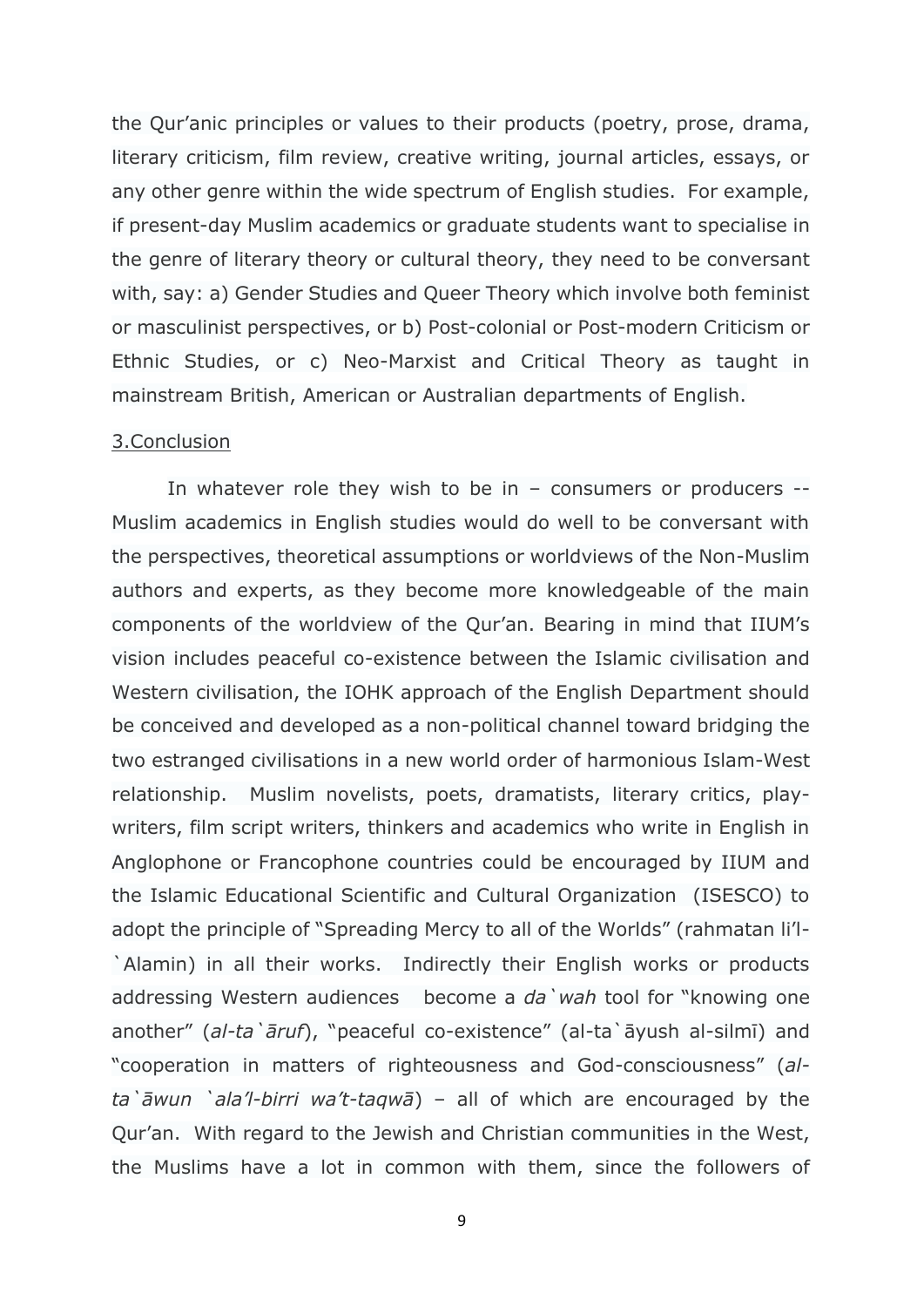Muhammad (SAW), the followers of Jesus (on whom be peace) and the followers of Moses (on whom be peace) belong to a single Abrahamic family, whose original religion was based on belief in the One True God. Our Muslim academics and students of the English Department should be prepared to play another important civilisational and humanistic role in the 21st century.

It is also our wish and hope in IIUM that English, once the language of the colonial masters of much of the Muslim world, would morph one day into becoming the language and culture of Islam, second to Arabic, just as French could also become a bridge of future civilisational *rapprochement* between France and the Muslim world. It should be a source of encouragement for Muslim academics to know from Dr Lin Hongxuan (2017) that the Sufi groups in Singapore have been using the English language to spread Sufi teachings and literature in Singapore and also in other Anglophone communities around the world (Lin Honghuan 2017). It is obvious that English has been able to unite the multi-ethnic Muslim communities in Singapore, whereas in the 19<sup>th</sup> and 20<sup>th</sup> centuries it was Arabic and Malay that united them.

#### REFERENCES

- 1. Ahmed, Mohmmad Kaosar (2014). "Islamic Discourse in Shakespearean Study : Teaching Shakespeare from Islamic Perspective - Worksheet on Macbeth":https://www.researchgate.net/publication/31566243
- 2. Ashraf, Syed Ali (ed.1979). *Crisis in Muslim Education.* Hodder & Stoughton: King Abdul Aziz University.
- 3. Barnard, Bryn (2011). *The Genius of Islam: How Muslims Made the Modern World*. New York: Alfred Knopf.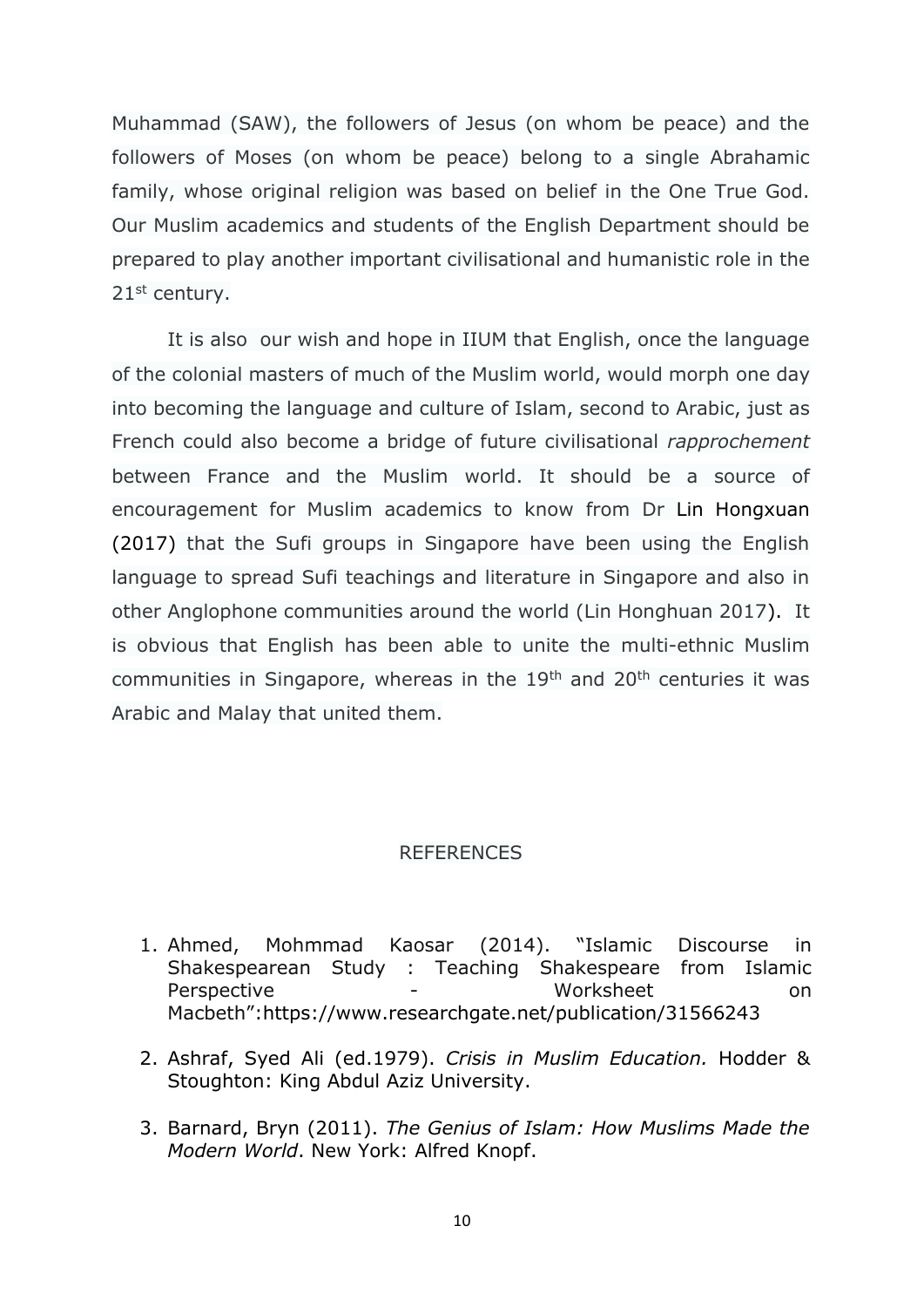- 4. Essa, Ahmed and Ali, Othman (2012). *Studies in Islamic Civilisation: The Muslim Contribution to the Renaissance.* Hendon: IIIT
- 5. Garaudy, Roger (1989). "The Balance Sheet of Western Philosophy in this Century." *Toward Islamization of Disciplines*. Herndon, Va. IIIT: 397-406.
- 6. Hassan, Mahmudul (2014). "Islam's encounter with English and Ismail al-Faruqi's concept of Islamic English: A postcolonial reading. *AJISS*, 32 (2) pp. 1-21.
- 7. Hassan, Mahmudul (2014). "Bad literature and good literature: debate on Islam and poetry". *International Journal of Islamic Thoughts*, 3(1) pp. 43-54.
- 8. Hassan, Mahmudul (2014). "Approaching teaching and learning: The Islamic way." *Kulliyyah Research Bulletin*, 5 (1) pp. 5-8.
- 9. Hassan, Mahmudul (2015). "English literary studies: Including Islamic perspectives in pedagogy and practice." *AJISS*, 32(1) pp. 1- 22.
- 10. Hassan, Mahmudul (2016). "Teaching English literature at IIUM: Islamic perspectives on selected twentieth-century texts." *Al-Shajarah*, 21(1) pp. 49-71.
- 11. Honghuan, Lin (2017). "English as an Islamic Cosmopolitan Vernacular: English-Language Sufi Devotional Literature in Singapore" in *Southeast Asian Studies*, Vol. 6, No. 3, December 2017, pp. 447-484.
- 12. *IIUM Policies and Guidelines on Islamisation* (2013). Gombak: CENTRIS, IIUM.
- 13. Kaplan, Robert (2016). "How Islam created Europe" in *The Atlantis.* https://www.theatlantic.com).
- 14. Philosophy, Vision, Mission of IIUM from www.iium.edu.my.
- 15. Mawdudi, Abu'l A`la (2016). *Towards Understanding the Qur'an* (tr. Zafar Ishaq Ansari). Leicester, UK: The Muslim Foundation.